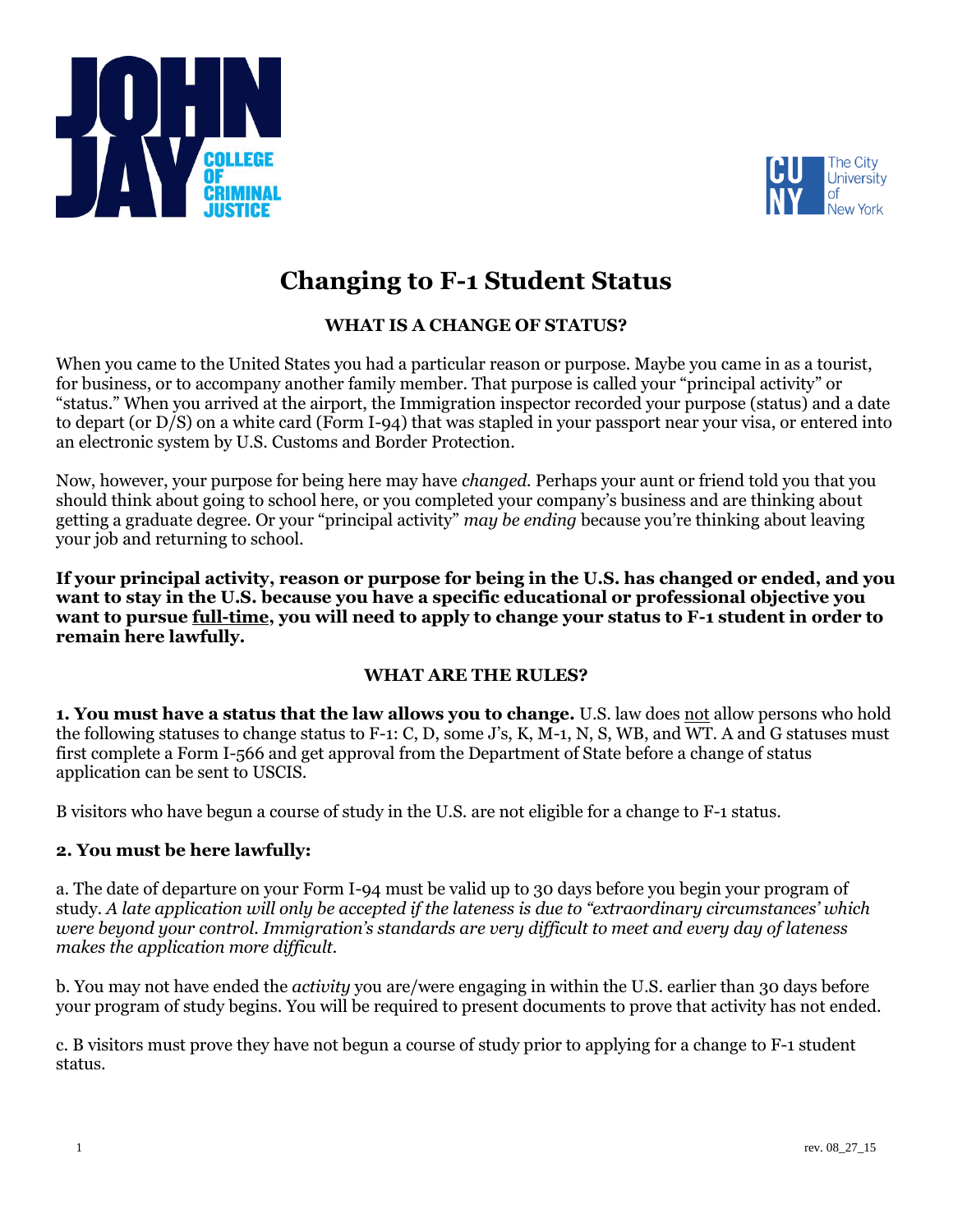**3. You must be accepted for a full course of study and have the financial ability to support the costs of living and studying in the U.S.** For more information about the requirements for getting a Form I-20, visit [www.jjay.cuny.edu/f1student.](http://www.jjay.cuny.edu/f1student)

**4. B statuses must show that they did not intentionally apply for the wrong visa or deliberately enter the U.S. in the wrong status.** If you knew that you were going to go to school when you applied for the visa or entered the U.S. you will not qualify to change to F-1 status.

**5. You must be able to prove that you have a permanent residence in your home country** that you do not intend to abandon.

# **A CHANGE OF STATUS IS NOT A VISA!**

#### **A change of status is not a change of visa. You can only get a visa at the American embassy or consulate in your home country.**

If USCIS approves your application, you may stay in the U.S. as long as you follow the F-1 rules, the most important of which is studying full-time every term. The next time you want to go home, you will have to apply for an F-1 visa in your home country in order to re-enter the U.S.

# **COMPLETING THE APPLICATION FOR A CHANGE OF STATUS**

If you decide to file for a change of status, either on your own, or with an attorney's assistance, the information below will outline what is required for filing the application. The information below does not guarantee the success of your Change of Status application. **You are completely responsible for properly filing the Change of Status application with USCIS.**

1. The first step in the process is to meet with a Designated School Official (DSO) at John Jay College in order to be issued an I-20. You must have been accepted to your program of study and the Application for a Form I-20 has been approved.

2. The next step is to pay your \$200 SEVIS fee. You may do this with a credit card on the web at [www.fmjfee.com.](http://www.fmjfee.com/) You will be required to enter your SEVIS ID number, which is found on your Form I-20 in the box with the barcode on page 1. It begins with an "N". This fee is nonrefundable under any circumstances. You will make a copy of your payment receipt and attach it to your application.

3. Complete the Application to Extend/Change Nonimmigrant Status (Form I-539). Go to [www.uscis.gov](http://www.uscis.gov/) and print the most current Form I-539. In Part 3, number 1, enter "D/S" instead of a date. Complete according to the directions and sign in BLUE ink.

4. Place all the following documents in an envelope to send to USCIS.

#### *a. Form I-539*

*b. Form I-20, properly signed by the DSO and you in BLUE ink on page 1* 

*c. Photocopy of SEVIS fee receipt*

*d. Evidence of lawful status: Attach any evidence you have that you are maintaining lawful status in the US. Visitors should attach evidence of where they've visited or business activities; employment statuses (H, E, L) should provide a letter certifying their employment and a current pay stub; dependents should provide evidence that the principal is maintaining status.*

*e\*. Letter drafted from the "Attachment to I-539" questionnaire*

*f. Photocopy of I-94 arrival/departure record. If you hold a dependent status, attach a photocopy of your spouse or parent's I-94 arrival/departure record as well.*

*g. \$370 fee in the form of a check or money order. Make it payable to U.S. Citizenship and Immigration Services. (USCIS fees are subject to change at any time. Visit. [www.uscis.gov](http://www.uscis.gov/) for the latest fee schedule.)*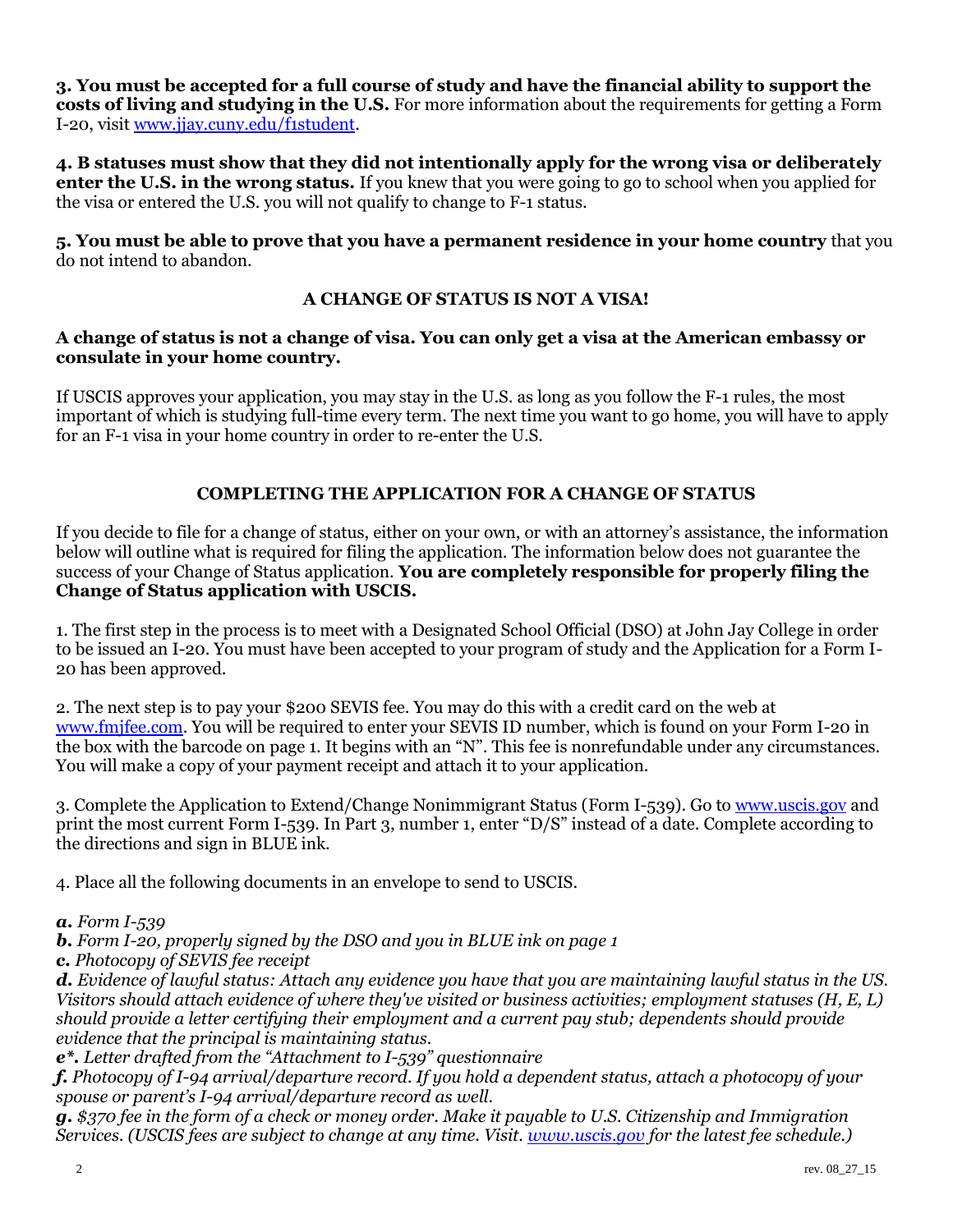# *h. Proof that you have a permanent residence in your home country. This may be a copy of a rental agreement or proof of ownership. i. A and G statuses only: Attach your approved I-566.*

5. Make a copy of everything for your records.

6. Send your application to USCIS immediately by Certified U.S. Mail, Return Receipt requested. The address is located within the I-539 instructions.

7. When your application is received at the Service Center, you will receive a Receipt Notice which will have an application tracking number, or EAC Number. You may track the progress of your application's adjudication through USCIS's Case Status Service at [www.uscis.gov.](http://www.uscis.gov/)

8. Your application may take from 1-3 months to process.

9. If your application is properly filed (within the required time lines and with all necessary documents), you are in a period of "authorized stay" even if your immigration status expires while you are waiting for an answer.

10. Leaving the U.S. before your application is adjudicated will cancel your application.

# **\*ATTACHMENT TO FORM I-539**

When writing your letter that is to be attached to your application, you will want to consider the areas below. This form is intended to help you prepare your answers in the most complete way possible.

1. **Why did you come to the U.S.?** (It is important that you show you did not intentionally apply for the wrong visa or deliberately entered the U.S. in the wrong status.

\_\_\_\_\_\_\_\_\_\_\_\_\_\_\_\_\_\_\_\_\_\_\_\_\_\_\_\_\_\_\_\_\_\_\_\_\_\_\_\_\_\_\_\_\_\_\_\_\_\_\_\_\_\_\_\_\_\_\_\_\_\_\_\_\_\_\_\_\_\_\_\_\_\_\_\_

\_\_\_\_\_\_\_\_\_\_\_\_\_\_\_\_\_\_\_\_\_\_\_\_\_\_\_\_\_\_\_\_\_\_\_\_\_\_\_\_\_\_\_\_\_\_\_\_\_\_\_\_\_\_\_\_\_\_\_\_\_\_\_\_\_\_\_\_\_\_\_\_\_\_\_\_ \_\_\_\_\_\_\_\_\_\_\_\_\_\_\_\_\_\_\_\_\_\_\_\_\_\_\_\_\_\_\_\_\_\_\_\_\_\_\_\_\_\_\_\_\_\_\_\_\_\_\_\_\_\_\_\_\_\_\_\_\_\_\_\_\_\_\_\_\_\_\_\_\_\_\_\_ \_\_\_\_\_\_\_\_\_\_\_\_\_\_\_\_\_\_\_\_\_\_\_\_\_\_\_\_\_\_\_\_\_\_\_\_\_\_\_\_\_\_\_\_\_\_\_\_\_\_\_\_\_\_\_\_\_\_\_\_\_\_\_\_\_\_\_\_\_\_\_\_\_\_\_\_

 $\mathcal{L}_\text{max}$  and  $\mathcal{L}_\text{max}$  and  $\mathcal{L}_\text{max}$  and  $\mathcal{L}_\text{max}$  are the set of  $\mathcal{L}_\text{max}$ 

2. **What have you been doing since you arrived?** Attach evidence that proves you have been engaging in the activities that brought you here. (Describe your tourist or business activities. If a dependent, describe how you've been here with your family. Employment statuses: describe your employment.)

**\_\_\_\_\_\_\_\_\_\_\_\_\_\_\_\_\_\_\_\_\_\_\_\_\_\_\_\_\_\_\_\_\_\_\_\_\_\_\_\_\_\_\_\_\_\_\_\_\_\_\_\_\_\_\_\_\_\_\_\_\_\_\_\_\_\_\_\_\_ \_\_\_\_\_\_\_\_\_\_\_\_\_\_\_\_\_\_\_\_\_\_\_\_\_\_\_\_\_\_\_\_\_\_\_\_\_\_\_\_\_\_\_\_\_\_\_\_\_\_\_\_\_\_\_\_\_\_\_\_\_\_\_\_\_\_\_\_\_**

\_\_\_\_\_\_\_\_\_\_\_\_\_\_\_\_\_\_\_\_\_\_\_\_\_\_\_\_\_\_\_\_\_\_\_\_\_\_\_\_\_\_\_\_\_\_\_\_\_\_\_\_\_\_\_\_\_\_\_\_\_\_\_\_\_\_\_\_\_\_\_\_\_\_\_\_ 3. **B Statuses Only:** After you arrived in the U.S., what happened that caused you to decide to study at this school? (Clearly describe, step by step, what and who influenced you to wish to become a full-time student after you arrived in the U.S. Attach any evidence you have that would prove what you say.)

\_\_\_\_\_\_\_\_\_\_\_\_\_\_\_\_\_\_\_\_\_\_\_\_\_\_\_\_\_\_\_\_\_\_\_\_\_\_\_\_\_\_\_\_\_\_\_\_\_\_\_\_\_\_\_\_\_\_\_\_\_\_\_\_\_\_\_\_\_\_\_\_\_\_\_\_ \_\_\_\_\_\_\_\_\_\_\_\_\_\_\_\_\_\_\_\_\_\_\_\_\_\_\_\_\_\_\_\_\_\_\_\_\_\_\_\_\_\_\_\_\_\_\_\_\_\_\_\_\_\_\_\_\_\_\_\_\_\_\_\_\_\_\_\_\_\_\_\_\_\_\_\_

\_\_\_\_\_\_\_\_\_\_\_\_\_\_\_\_\_\_\_\_\_\_\_\_\_\_\_\_\_\_\_\_\_\_\_\_\_\_\_\_\_\_\_\_\_\_\_\_\_\_\_\_\_\_\_\_\_\_\_\_\_\_\_\_\_\_\_\_\_\_\_\_\_\_\_\_ \_\_\_\_\_\_\_\_\_\_\_\_\_\_\_\_\_\_\_\_\_\_\_\_\_\_\_\_\_\_\_\_\_\_\_\_\_\_\_\_\_\_\_\_\_\_\_\_\_\_\_\_\_\_\_\_\_\_\_\_\_\_\_\_\_\_\_\_\_\_\_\_\_\_\_\_

\_\_\_\_\_\_\_\_\_\_\_\_\_\_\_\_\_\_\_\_\_\_\_\_\_\_\_\_\_\_\_\_\_\_\_\_\_\_\_\_\_\_\_\_\_\_\_\_\_\_\_\_\_\_\_\_\_\_\_\_\_\_\_\_\_\_\_\_\_\_\_\_\_\_\_\_ \_\_\_\_\_\_\_\_\_\_\_\_\_\_\_\_\_\_\_\_\_\_\_\_\_\_\_\_\_\_\_\_\_\_\_\_\_\_\_\_\_\_\_\_\_\_\_\_\_\_\_\_\_\_\_\_\_\_\_\_\_\_\_\_\_\_\_\_\_\_\_\_\_\_\_\_

**\_\_\_**\_\_\_\_\_\_\_\_\_\_\_\_\_\_\_\_\_\_\_\_\_\_\_\_\_\_\_\_\_\_\_\_\_\_\_\_\_\_\_\_\_\_\_\_\_\_\_\_\_\_\_\_\_\_\_\_\_\_\_\_\_\_\_\_\_\_\_\_\_\_\_\_\_

4. **All Other Statuses:** Why do you want to change your status to F-1?